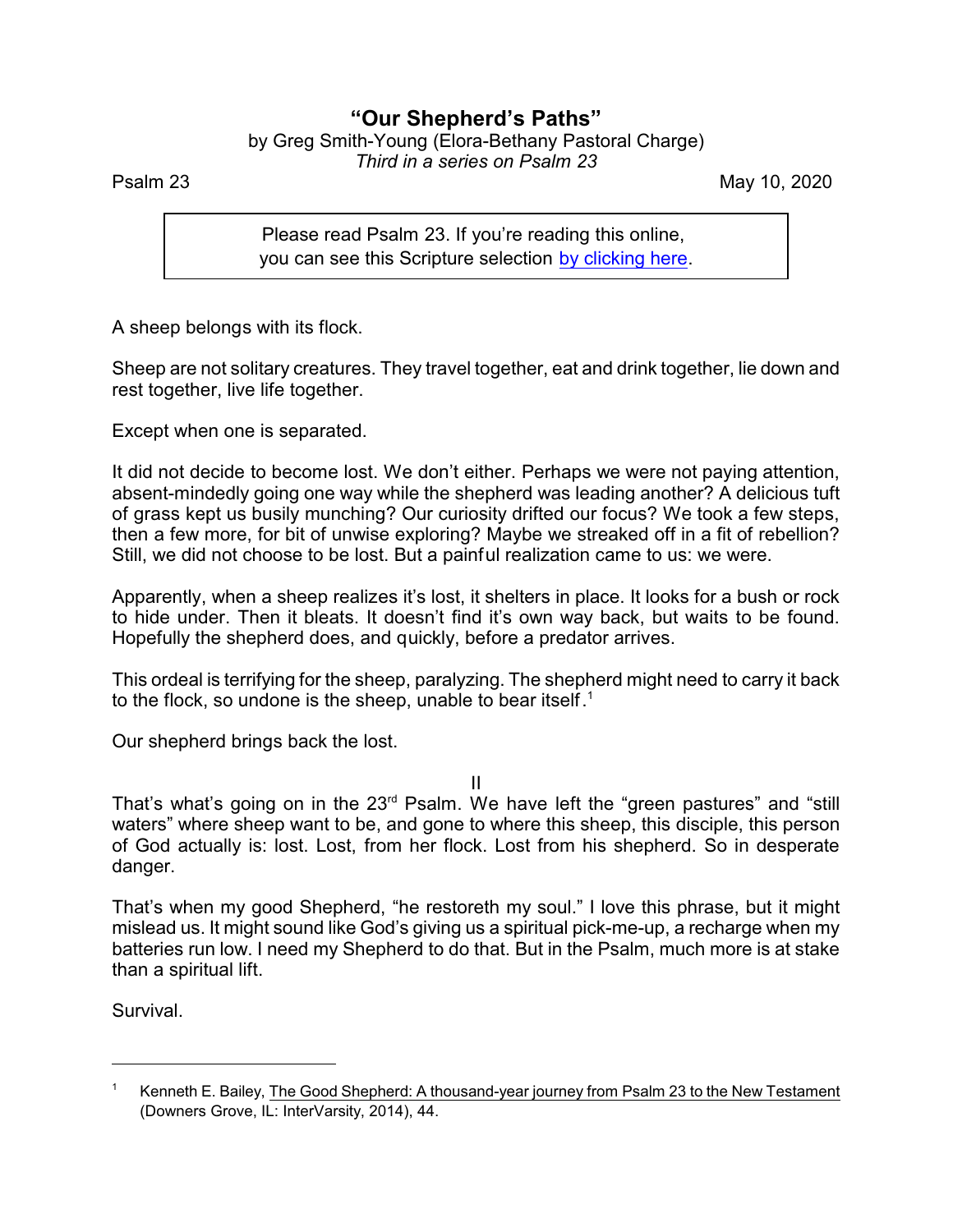The Hebrew word is *nefesh*. It means more than what we usually think of as our "soul." *Nefesh* is life, your self, you as a person. What are you without *nefesh*? Dead.

Someone has stopped breathing. A rescuer crouches beside him, joins their mouths, and breathes for him. Seconds stretch like hours. Then the victim sputters and gasps, and begins breathing again on his own. His *nefesh* is back. The rescuer restored him. 2

Back to sheep. Lost, cut-off, alone, terrified, in extreme danger. Then, her shepherd finds her and restores her. The Hebrew word is *shuv*. It's about returning. The shepherd returns the sheep, not only to her flock, but to life. Without such rescuing and returning, she is as good as dead.

*Shuv* can also mean "repent." You're living the wrong way, in how you are with God and with others. It's the lost way, the going-nowhere-fast way. Then you turn back to the right way. You repent. *Shuv*.

Except in the Psalm, it's not you who does it. The lost sheep can't get itself back. She needs to be restored. God your Good Shepherd "repents" you, revives your life, brings you back. $3$ 

III

The Psalm's story keeps going. Having "repented" the sheep back, the shepherd now leads the sheep along "right paths."

In biblical Israel, sheep were not pastured in well-fenced fields. Their shepherd led them through the wild. Over millennia of grazing, a maze of trails had been worn into the ground. So easily could you follow a wrong one and, again, get lost on a trail that leads nowhere or ends at a cliff (literally, a dead-end).<sup>4</sup> A good shepherd guides the sheep "in proper paths."

"Paths of righteousness." Because this Psalm isn't really about sheep — it's about us — "righteousness" works here. It's goodness, faithfulness to God and God's ways. For Israel, that's Torah, the covenant between God and God's People. What's the heart of Torah? Jesus said it: acting with love for God, and acting with love for neighbour. He then made that sharper: your neighbour is anyone in need, even your enemy.

<sup>&</sup>lt;sup>2</sup> See Alter's notes on his translation of verse 3. Robert Alter, The Hebrew Bible. Volume 3: The Writings *Ketuvim*, A Translation with Commentary (New York/London: W. W. Norton & Company, 2019), 70

<sup>&</sup>lt;sup>3</sup> See Bailey's note about the verb tense used (45). Here I use Bruggeman and Bellinger's translation and Terrien's which they cite: Water Brueggemann and William H. Bellinger, Jr., Psalms, New Cambridge Bible Commentary (New York: Cambridge University Press, 2014), 123.

<sup>4</sup> Bailey, 46.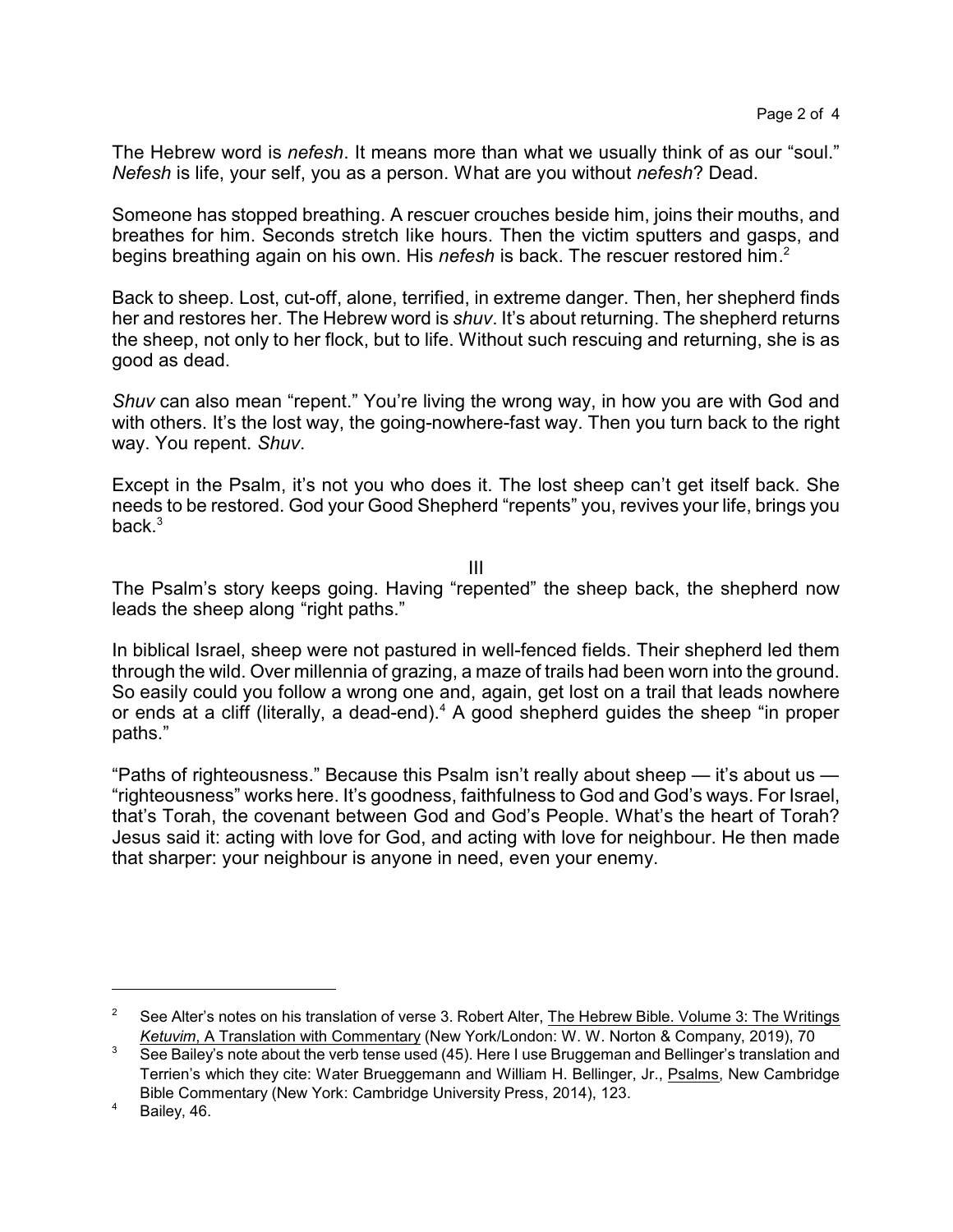The word behind "righteous" (*tsedeq*) can just as well be translated as "justice."<sup>5</sup> That's also love. Justice work is taking apart barriers that keep everyone from flourishing. $^{\rm 6}$ 

The paths of righteousness . . . self-giving love, seeking justice. Following Jesus. Our shepherd leads because he is righteous, he is justice in action. He is faithful. He is good. All the time.

Even this time.

## IV

Bible scholar Walter Brueggemann helpfully sorts all the psalms into three types.<sup>7</sup>

First, "psalms of orientation." These are for when things are good. There is wellness in the land, justice and peace. Our relationship with God is secure and uncomplicated. Our compass is steady, pointing north. We know where we are and where we are going. We are oriented. Some psalms are for such times.

Then there are, you might guess, "psalms of disorientation." The compass is spinning, the map is wrong, and we are lost. Things are broken in the world, and in us. We need to lament, crying out against God and, still, for God, hoping Someone is paying attention. The Bible is thick with these "psalms of disorientation." We do well to use them, because our normal words fail us.

Finally, thankfully, there are "psalms of new orientation." The compass is pointing us again, but in an unexpected direction. We haven't found the old map; there is no going back to things as they were. But a new map is being sketched out before us. We can't explain how this has happened. It's certainly unexpected. It's a surprising gift. Grace! This new orientation – new way of going, new way of seeing – Walter Brueggemann says it's been "wrought by the inscrutable power and goodness of God." These psalms celebrate "the intervening action of God to give life in a world where death seems to have the best and strongest way."

Psalm 23 is a psalm of "new orientation."<sup>8</sup> It's for us sheep who were oriented ("green pastures" and "still waters"), then disoriented (lost and hopeless), and are now being led in new, right paths of righteousness and justice.

<sup>&</sup>lt;sup>5</sup> Alter translates the phrase, "he leads me on pathways of justice." Alter, 71.

<sup>6</sup> I learned this definition of justice-work from the resource, Resilient Faith: LGBTQ+ Voices in the Church by Generous Space [\(www.generousspace.ca](https://www.generousspace.ca)), 3.

<sup>&</sup>lt;sup>7</sup> Walter Brueggemann, The Message of the Psalms: A Theological Commentary (Minneapolis: Augsburg, 1984).

<sup>8</sup> Ibid, 154ff.